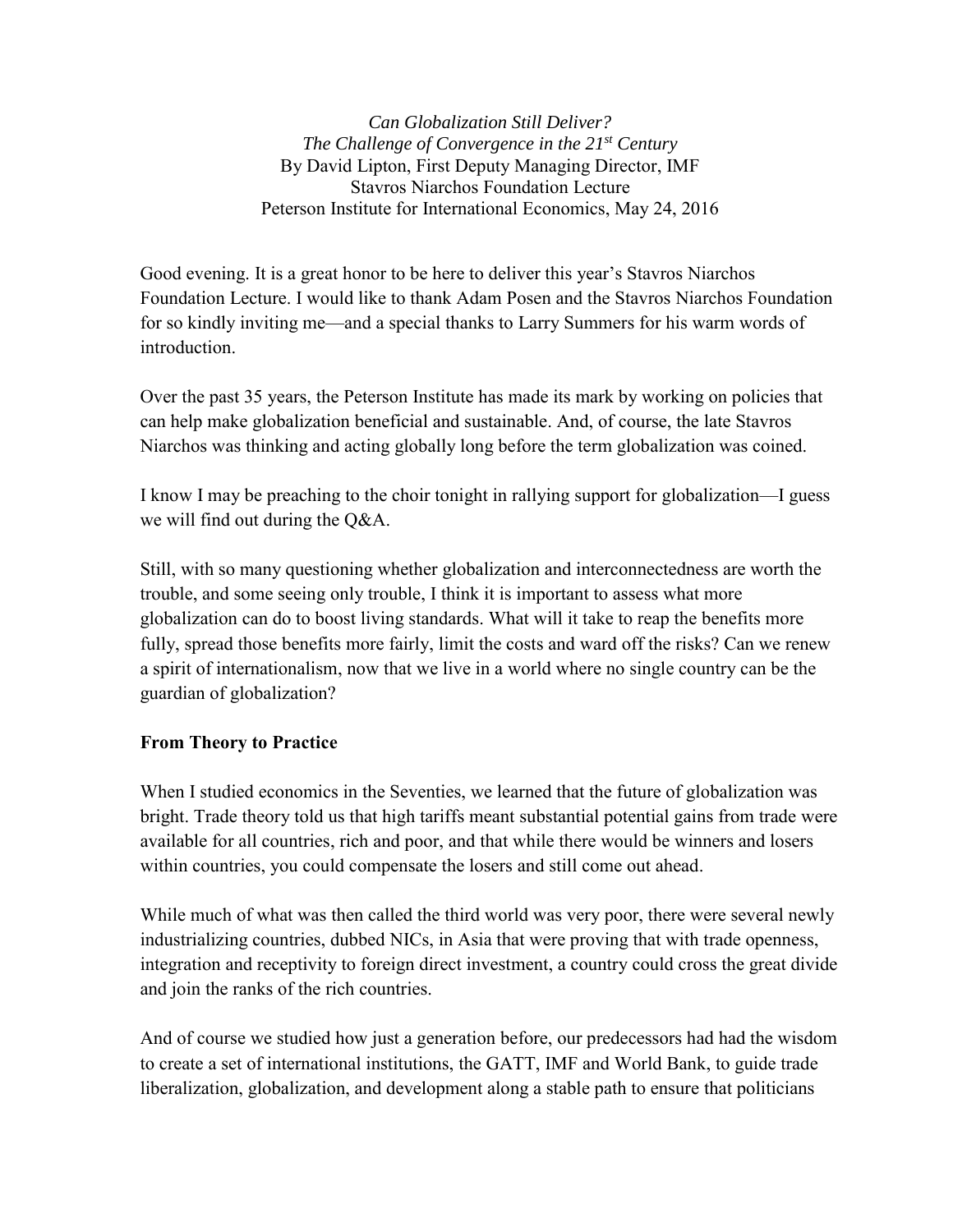and economists would not repeat the misguided policies that had disrupted the previous wave of globalization during the early  $20<sup>th</sup>$  century.

So in my own work as a graduate student, I set out to explore how poor countries might take advantage of globalization to raise their living standards and converge toward the advanced economies.

Working with Jeff Sachs, we did what graduate students do: we built a mathematical model, fancy for its time (with two countries, fully maximizing, infinite horizon, rational expectations, etc.). In that model, simply put,

- The poor country, which has cheap labor and inadequate capital, acquires the superior technology that the rich country has.
- With everyone rationally expecting greater things in the poor country, investment there takes off. People in the rich country save more to invest and take advantage of the new higher returns in the poor country (what we might now call "reach for yield").
- And the poor country's citizens anticipate they will be richer over time, because capital accumulation and new technology will raise productivity and wages. So they too save more and invest part of their new-found wealth (what we might now call "domestic resource mobilization").
- The poor country runs a substantial current account deficit and imports needed capital that the rich country happily, and profitably, provides.
- Everyone gains: the poor country experiences a boom and living standards converge upward. Even the rich country gets richer as investors reap returns to capital higher than any available at home.

So, it was with that narrative in my head that I went off to the IMF for my first real job, to help promote globalization and convergence.

We are destined to spend our adult lives finding out whether the preconceptions of our youth were right after all. For economists, and certainly for me, that has meant finding out whether our graduate school models have any real world relevance.

Let me humbly tell you a bit about what I have found.

# **Global Reality Bites**

I spent most of the 1980s at the IMF. Developing countries borrowed and rich countries lent, as the model suggested they should. But the end result was not always investment and growth.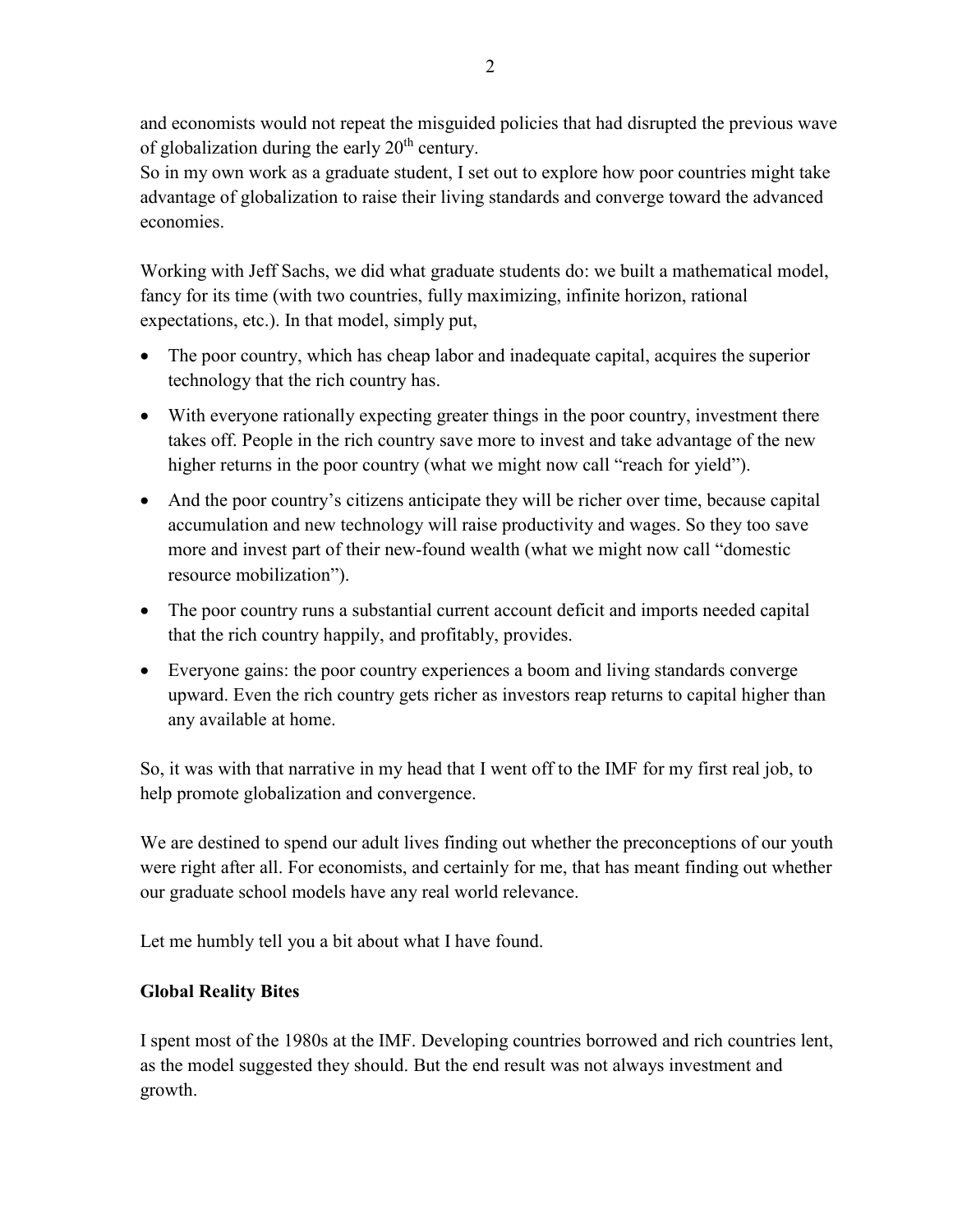For Latin America, the borrowing eventually led to a debt crisis and a "lost decade." Instead of fostering growth, the IMF spent most of the decade trying to help our members—debtors and creditors—to resolve problems created by imprudent borrowing and poor use of resources.

Elsewhere, developing countries showed limited willingness and capacity to open up to competition. They had only a limited ability to attract foreign investment. The IMF ended up studying why some members failed to progress despite prolonged use of Fund resources. The Philippines, for example, had about 20 nearly consecutive IMF lending programs.

As the communist East Bloc fell apart, I left the Fund and went off to Poland, once more with Jeff Sachs. Looking back, it is tempting to believe it was natural, even inevitable, that those countries would advance along the transition path as they did. But in 1989, nothing seemed inevitable, at least nothing good.

In fact, the communist period had left these countries with what the IMF might today call "significant macroeconomic imbalances" and "structural problems". But those labels hardly capture the Soviet legacy. There was a wholesale need to disassemble a decrepit economic system and create a market-based system in its place. As one Russian reformer saw the problem, it is easy to turn an aquarium into fish stew, but another thing to turn fish stew into an aquarium.

In the end, of course, it happened. Transition was not easy, nor was it complete—as we see in the continuing struggles of Ukraine. And it took a lot more than what the simple model called for:

- *People mattered.* Courageous politicians and reformers took on the challenge of designing reforms and explaining their consequences to a wary public.
- *Reform strategies mattered*. The best performers liberalized prices, stabilized their public finances, privatized state assets, and built strong governance frameworks.
- *Rejoining Europe mattered*. The prospect of rejoining Europe provided an essential motivation for policymakers to justify and implement reforms. And official external support—from Europe, the United States, and the IMF—helped bridge the growth chasm that emerged.

In many of these countries, living standards have risen rapidly over the past 25 years. Poland, for example, has grown more steadily than any other European country. It was the only one that avoided recession after the global financial crisis.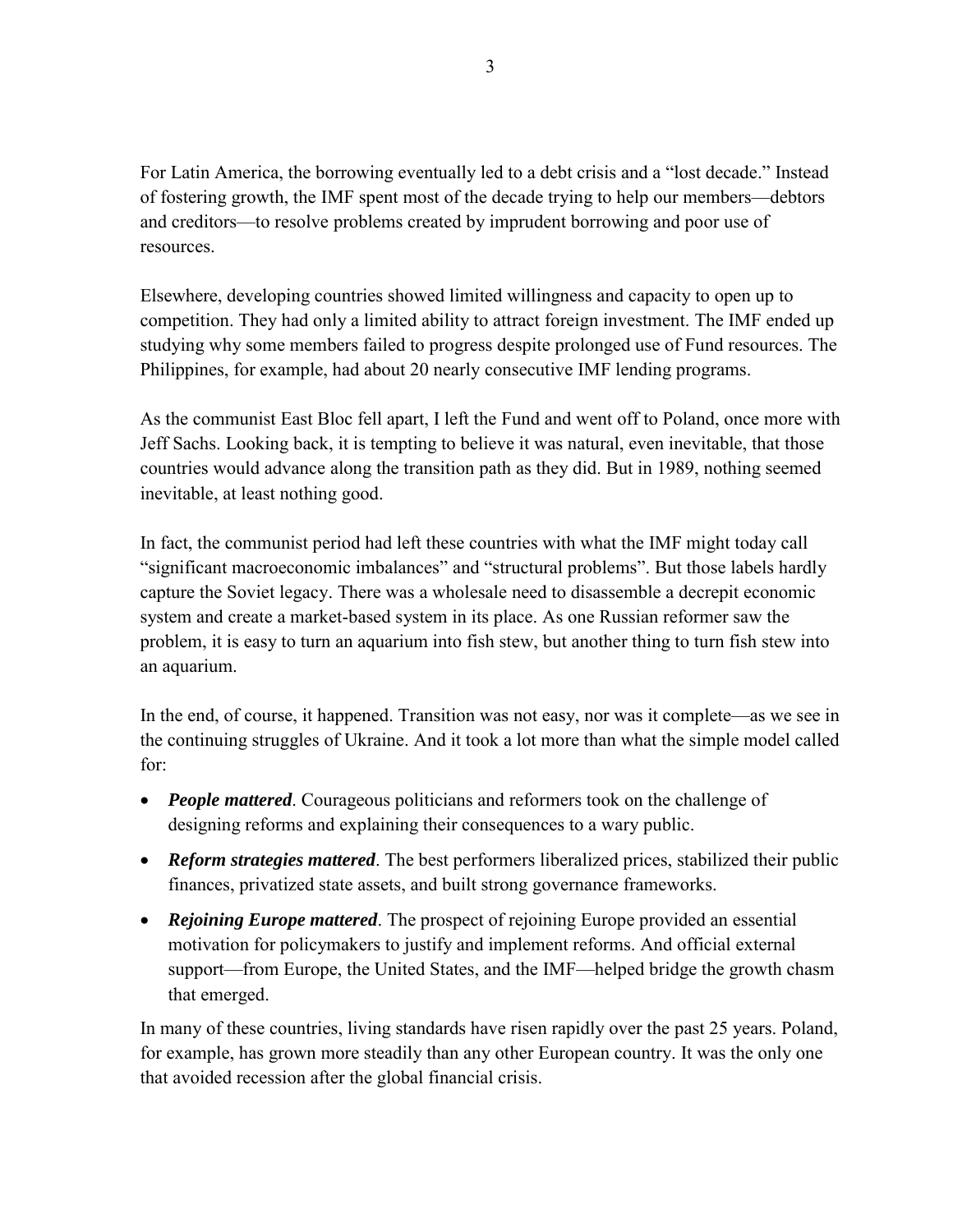Then came the crises of the 1990s. Mexico proved the harbinger of a new phenomenon: a cautionary tale of the risks that accompany the potential rewards of reform and opening.

By this point, I was working for Larry Summers at the U.S. Treasury Department. We, like many others, had admired Mexico's sensible policymaking and the accomplishment of NAFTA in 1994. But over that year, the scale of its financial problems became unmanageable. With capital fleeing and its exchange rate peg unmoored, the Mexican crisis became too severe and too big for the IMF to handle on its own. Direct loans from the United States to Mexico were needed.

IMF Managing Director Michel Camdessus recognized that this crisis was different - a crisis of global financial markets - and dubbed it "the first crisis of the 21<sup>st</sup> century". It would not be the last.

When Thailand, Korea and Indonesia fell into crisis less than three years later, we learned that even countries with successful policies and access to foreign finance can develop vulnerabilities.

We also learned that global financial markets could focus on those vulnerabilities, move as a herd, and generate a reversal of capital flows—not only for one country, but for many other countries seen as similar. We were forced to re-examine our efforts to promote capital market openness and integration. Many countries came to fear the political and economic costs of financial sudden stops, recession, and banking sector stress. Emerging market countries also worried about market access and began to act more defensively—building up international reserves through intervention.

So they weakened their exchange rates and ran smaller current account deficits. They concluded that low reserves and sizable current account deficits created greater vulnerability to capital flow interruptions—and that sudden current account adjustment was just too painful.

# **The "Rise of China" and "Africa Rising"**

While these events were unfolding, two remarkable growth stories were playing out: the "Rise of China" and "Africa Rising". Both relied on globalization and integration, but each had its own special story.

The Rise of China included foreign direct investment, first permitted in the late 1970s, but which really took off in the 1990s.

Of course, the growth story was about much more than foreign investment. The new development model depended on features not contemplated in our simple model— policies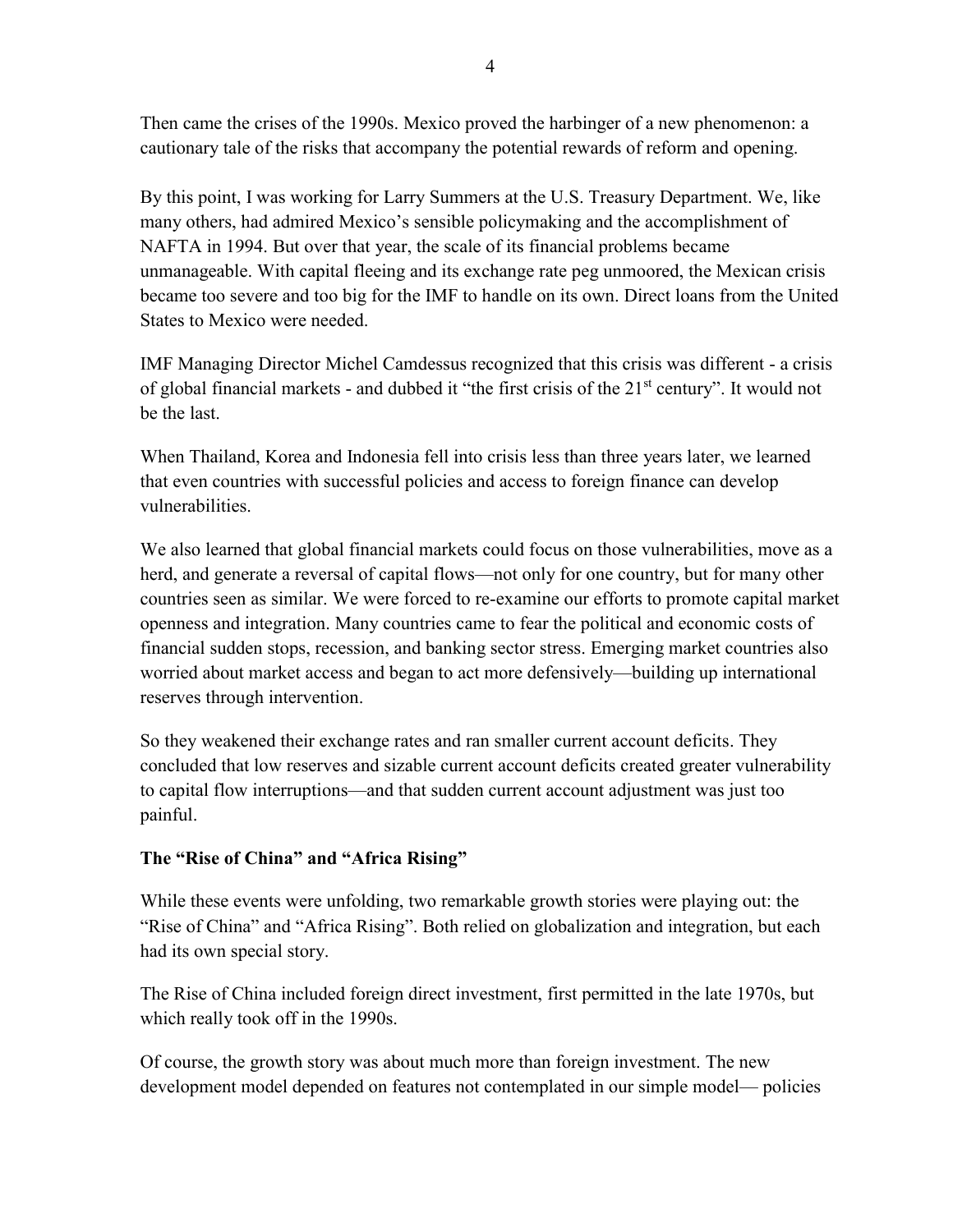and practices, some unorthodox, that generated high savings and investment, sustained export competitiveness, current account surpluses, and a huge accumulation of reserves. China created an export machine that drew hundreds of millions out of subsistence farming and into the global economy. The result was 600 million people lifted out of poverty in a generation.

"Africa Rising" also required a combination of powerful historical forces. The end of communism had swept away ideological arguments over economic orientation. After two decades of disappointing growth and crippling debt, creditors—including the IMF—relieved the debt burden in return for improved governance and better policies.

A new generation of African leaders and policymakers, with more exposure to mainstream macroeconomic thinking, charted a new direction. And exports provided an engine of growth, powered by rising oil and commodity prices, and China's booming demand. By 2008, 14 countries in sub-Saharan Africa achieved a decade or more of 5 percent annual growth. Nine exceeded 7 percent for a decade.

# **From Global Financial Crisis to New Mediocre**

In 2009 Larry Summers offered me another job, to come to the White House to cover international economic policy. Those were the worst days of the global financial crisis. Global growth was heading off a cliff amid talk of another Great Depression. Markets had frozen up, and fear was spreading to emerging market economies, particularly in Central Europe. By March 2009, many saw the crisis spiraling out of control and most expected global inaction, as had happened in the 1930s.

Fortunately, that did not happen. Instead, internationalism prevailed at the G20 Leaders Summits in Pittsburgh and London. By bolstering the resources of the IMF and agreeing to act in concert to provide policy stimulus, a global economic collapse was avoided. Rather, as some of our Asian Executive Directors at the IMF like to say, we "only" experienced a North Atlantic Financial Crisis.

During the years since the global financial crisis, the future of globalization has darkened. Global growth has slowed, along with international trade. For many, vulnerability and insecurity have become more salient than the gains from interconnectedness, as those linkages have brought market volatility, powerful spillovers, and dislocations. Politics have soured. Whether justified or not, much of the resentment is focused on globalization.

The IMF correctly warned that recovery from the global financial crisis would be slower and weaker than from a simple cyclical slowdown. Of course, few at the time realized that we would face what Christine Lagarde has called a "new mediocre".

Since 2011, it has been my privilege to serve as IMF First Deputy Managing Director. We at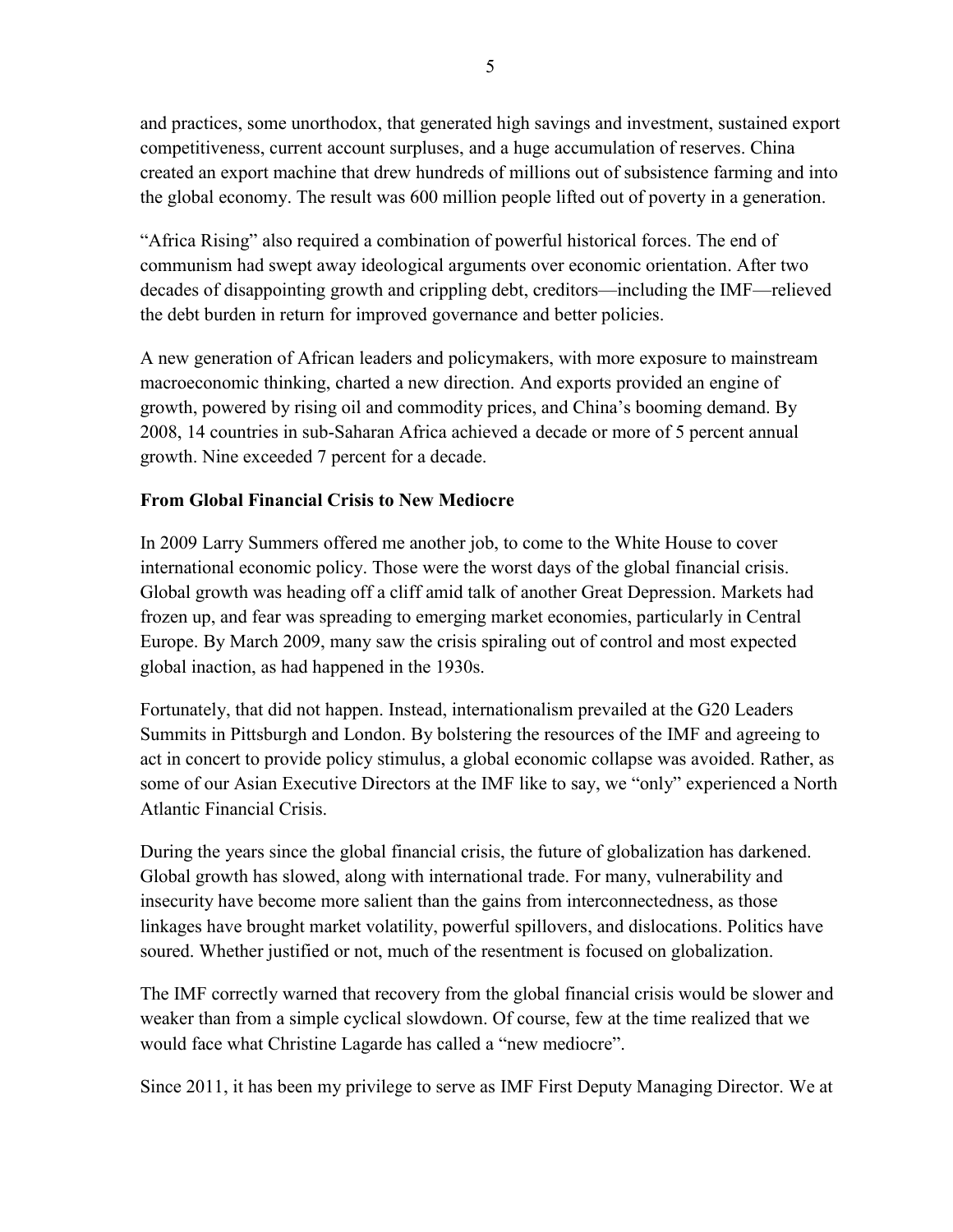the Fund have been part of the debate on the weak global recovery. Some see the legacy of crisis—debt-laden balance sheets, crisis-wary consumers and investors, overstretched monetary policy, and too-austere fiscal policy—as headwinds that perpetuate economic slack and discourage investment. Those legacies generate permanent negative effects, a hysteresis.

Others believe that low growth is a symptom of an increasing scarcity of profitable investments that began well before the 2008 crisis. Real interest rates have been falling for 15 years and, looking at very low interest rates on long-term bonds, markets appear to expect a long-lasting secular stagnation.

For the most part, these are theories that may explain and predict the sustained slowdown in advanced economies. So, what of the emerging world? We are seeing a slowdown in emerging and developing countries as well, and it looks increasingly likely that long-run, or potential, growth has fallen.

# **Emerging and Developing Economies—Struggling to Catch Up**

Looking at today's IMF medium-term forecasts, the emerging world, which had been on a path of catching up to the advanced world, is now converging, at best, at only two-thirds of the pace that we predicted just a decade ago.

Perhaps more worrying, IMF projections suggest that many major emerging economies are not headed for convergence *at all*. For many countries, even abstracting from currency movements, per capita income is either flat or falling as a share of U.S. per capita income.

Productivity gains and capital deepening look set to fall short, contributing to political strains as expectations of better jobs and higher living standards are not realized. Sadly, this now appears to be true of Brazil, Russia, Mexico, South Africa, and others.

This is a counterintuitive phenomenon.

The model I described earlier says that convergence should depend on accumulating capital, educating labor, and improving efficiency by acquiring technology. In principle, each of those should be easier now than ever.

Why? Because capital has become more mobile, and financial innovation has made it cheaper and easier to carve up and distribute risk across borders. At no point in history has knowledge been more available. One only has to look at the massive open online courses available at Harvard and MIT—and the IMF—to see the potential.

I was in Rwanda 10 days ago and visited a company the government has engaged to provide a laptop for every student in the country, for only \$200 per laptop. As internet access grows, the costs of remoteness falls and opportunities open up. Technology has never been so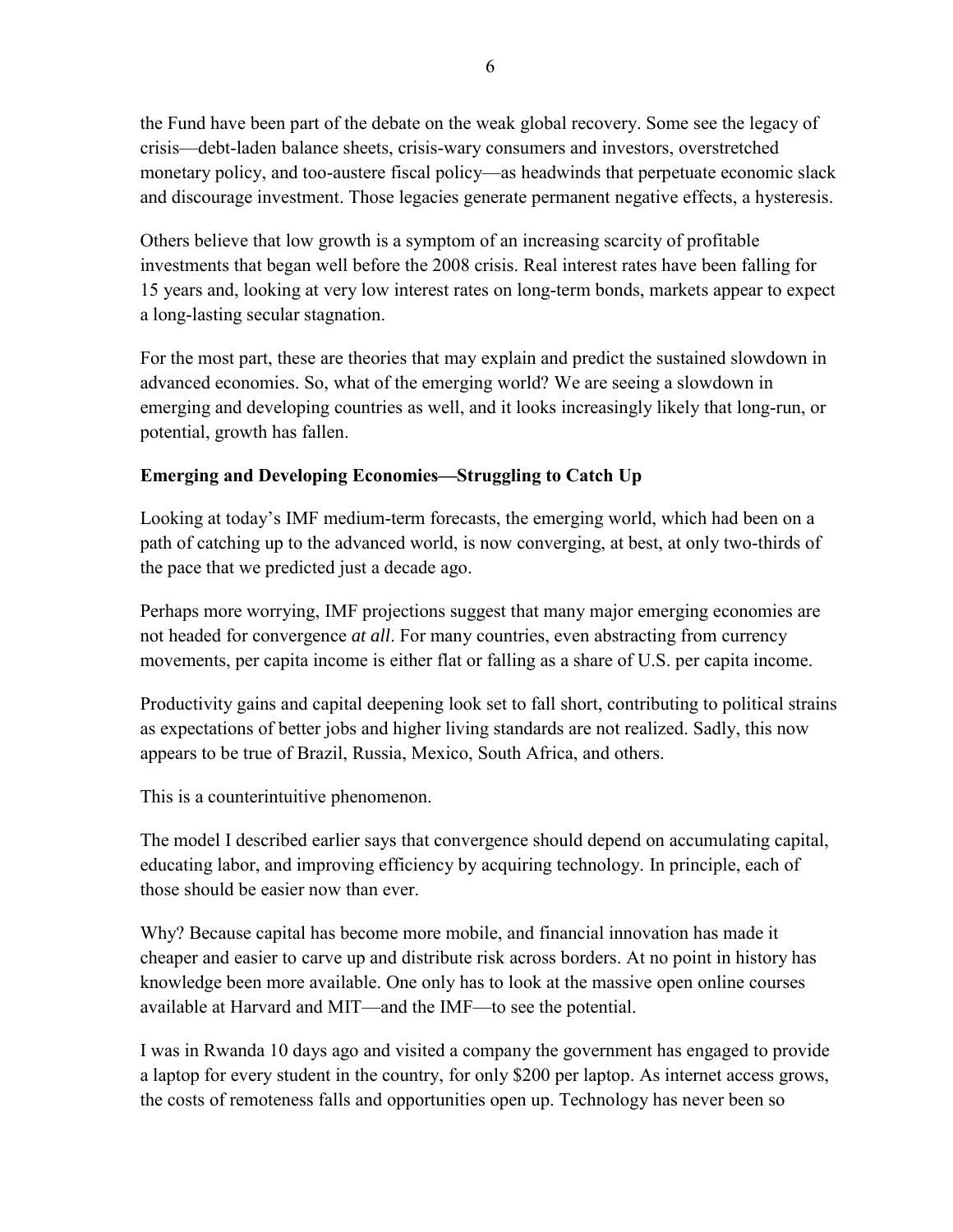transportable and reproducible. This has potential to raise the productivity for millions. Of course, parents everywhere know that the internet also provides something not contemplated in the model, productivity-destroying apps like Angry Birds.

In any event, the ongoing slowdown and the lack of convergence seem at odds with the promise of globalization and increasing connectivity. Presuming a suitable local business and investment environment, globalization and the IT revolution should be creating more technology transfer, better educational opportunities, and more mobile capital.

Bear in mind that over the past decade, the bulk of emerging economies have better fiscal and monetary frameworks, improved educational levels and reduced inequality, and real progress on reform agendas. So why is convergence moving in the wrong direction?

The usual recipe is that each country needs to get its "own house in order." At our Executive Board, we hear calls for "the O-H-I-O strategy". There are three relevant components.

- **First, countries still have to reckon with the legacy of the global crisis:** slower growth in advanced economies and China; the challenges of diverging U.S. and Eurozone monetary policies, and the volatility of the financial market response.
- **Second, many countries have important adjustments to make.** Oil and commodity price declines have helped some but hurt others. Producer countries have to adjust to lower export and government revenues. The current excess global capacity in oil, commodities and, more broadly, manufactured goods could take years to work off. Those adjustments will produce distressed firms and financial institutions.
- **Third, much of the emerging and developing world have unfinished business**. They need to improve the legal, institutional, and policy foundations of their economies to be fully supportive of investment in infrastructure and in private companies.

This is all well and good; the OHIO strategy certainly is needed. However, it may not stand on its own. Key elements are likely to be strongly pro-cyclical, further deepening the slowdown in global growth that concerns us today.

What should worry us is that the international monetary and financial system is generating vulnerabilities that could worsen the situation. Scared by recent bouts of capital market volatility, many countries may conclude that they need even larger buffers— more reserve accumulation, stronger current account positions, and more self-insurance. All of these will be even more pro-cyclical.

### **Collective Action**

So the time has come to re-examine our global architecture. We need to ask what can be done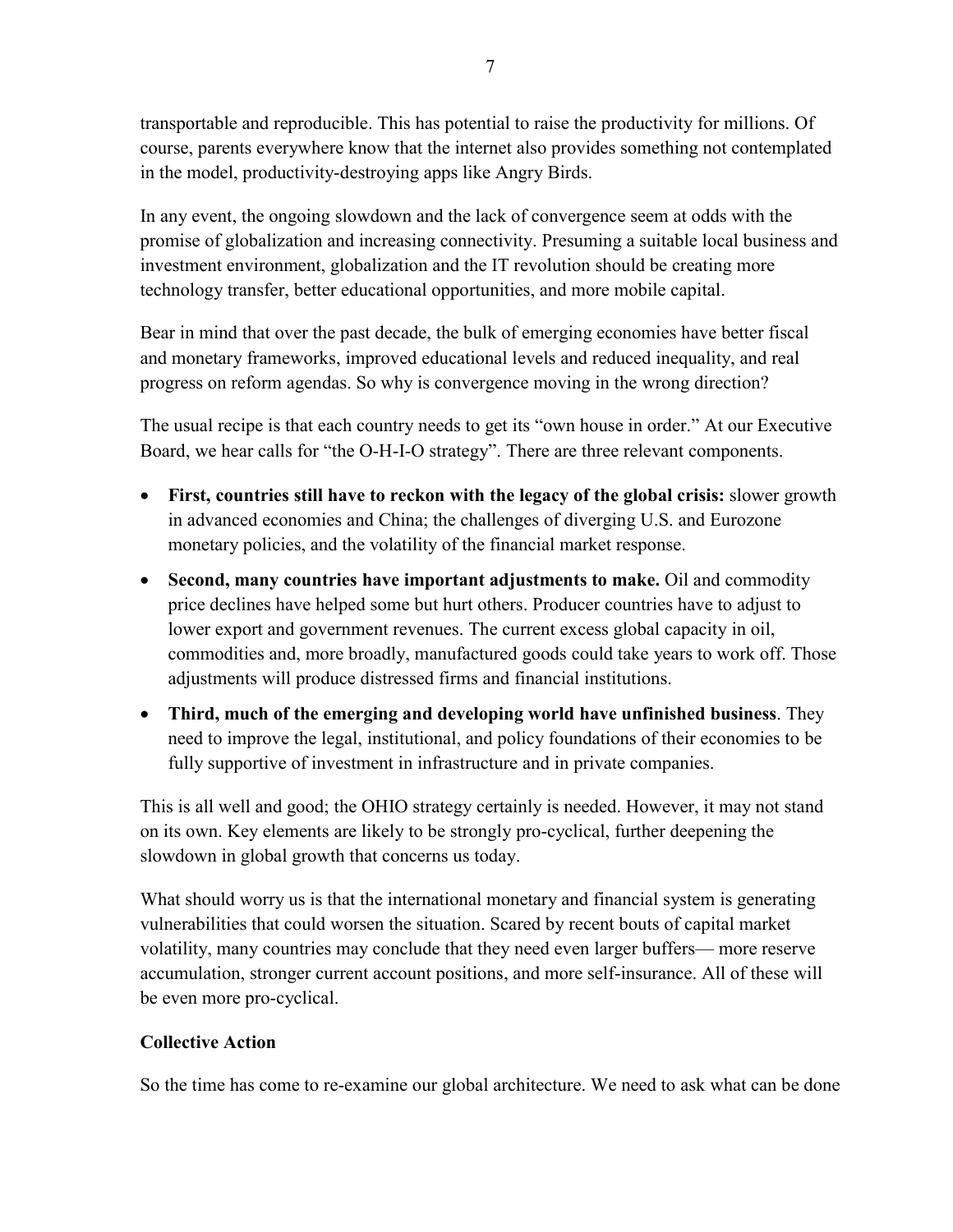to be more supportive of growth and convergence. This calls for collective action, or "C-A". Let's call it the "California strategy".

So what elements of the architecture are worth revisiting?

*First*, there is a need for an international financial safety net that the emerging world believes is reliably available and financially sufficient. One that the emerging world regards as *their* safety net, where they have equal voice, and not where the rules of the game are written by others. This could involve better weaving together the patchwork of global and regional safety nets. It probably will require something new. The IMF is looking at this question and intends to play a constructive role.

*Second,* we ought to consider whether the short term and volatility of capital flows are problematic. There are, of course, natural incentives for capital flows to be concentrated in short-term debt instruments. Those flows, because of their reversibility, can be a useful disciplining force for debtors, creating the market incentive for positive reforms. But that reversibility also has costs, when capital flows suddenly stop. We should look again at whether the supervisory frameworks and tax systems of the source countries unduly encourage short-term, debt-creating flows.

I know that here on Think Tank Row in DC it is heretical to say so, but we ought to consider whether a more coordinated approach to capital flow measures and macro prudential policies in the capital destination countries may be warranted.

We ought to reassess tax policies across the global system to lessen the inherent debt bias, and thereby facilitate greater equity flows. And we need to be sure that financial institutions in advanced economies, particularly the nonbanks, have the right regulatory incentives to properly price the risks of short-term international debt and put sufficient capital behind those investments.

**Third,** we ought to look at how to permit a greater transfer of technology from the advanced countries. We should take a fresh look at property right protections, including whether protection of advanced economy "ideas" stifles global adaptation through overly generous patents and trademarks. There is an active global debate on this issue related to pharmaceuticals and medical treatments. TPP has drawn attention to this subject, opening up a broader debate on such questions and grabbing the attention of civil society.

These are complex issues, financially and politically. We are no longer just talking about removing tariff barriers and opening up to FDI. It is time for a new generation of reforms. Unfortunately, collective action in many of these areas has been hard to mobilize. The G20 acted decisively in the face of the global financial crisis. But now countries feel less urgency. Differences are proving hard to bridge. Global fora are too long on talk and too short on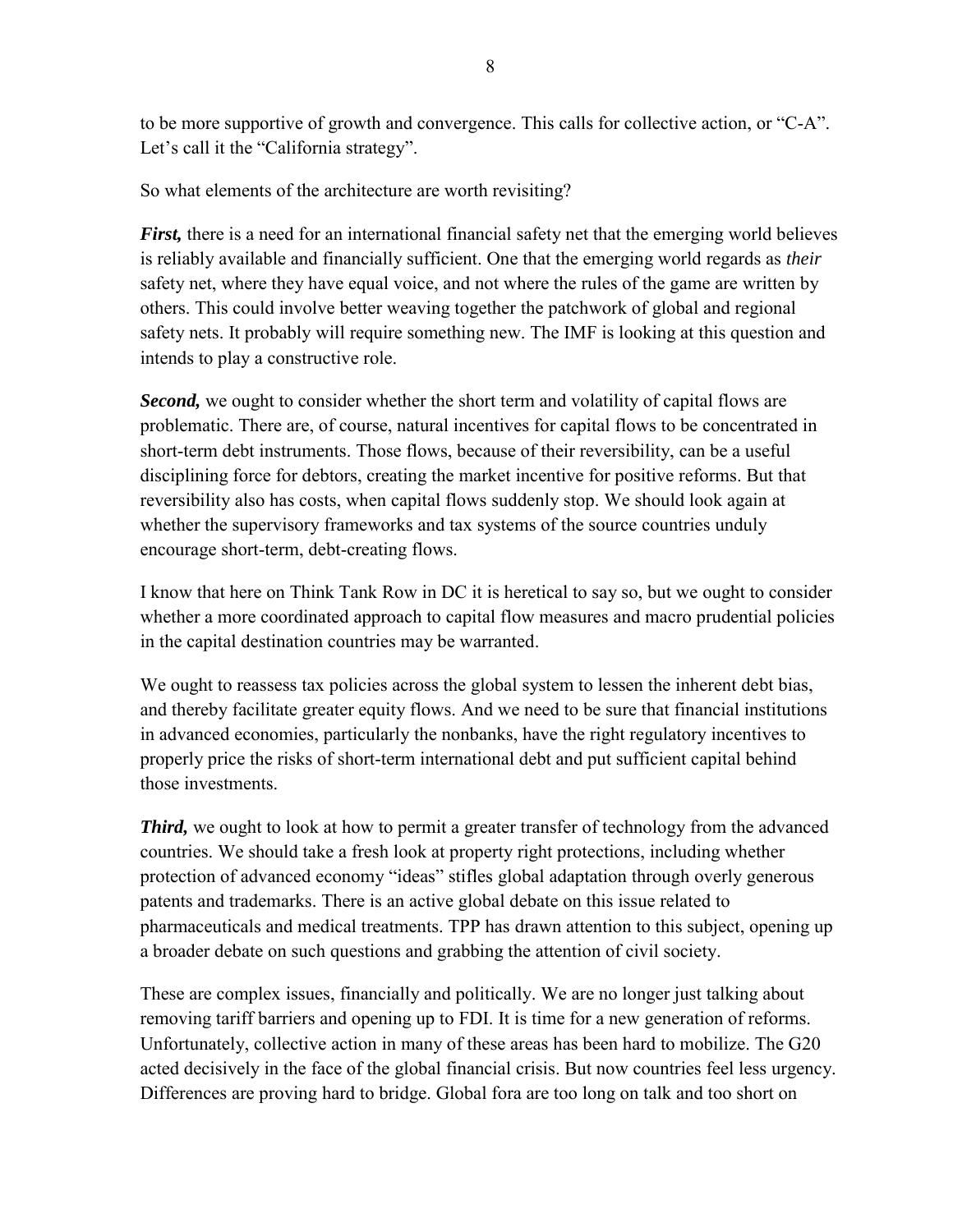#### action.

As just one example, despite four years of a broad agreement to mobilize finance and support for building global infrastructure, cross-border project lending is actually declining. There has been little progress carving a larger channel for wealthier country capital to travel to lower income countries. The model says this would be in everyone's interest. It would offer greater returns to capital for the providers, essential in a world of zero or negative interest rates. It would offer more growth and jobs for the recipients. What better time for global infrastructure initiatives than today when capital is so cheap and available. But it is just not happening.

Turning to politics, I believe that now, more than ever, national leaders need to work together to fulfill the aspirations of their people. Dissatisfaction with national leaders is growing worldwide—especially in advanced economies—and resentment about economic prospects is rising.

Once we discount empty promises of easy solutions, the hard truth is that national leaders no longer have the power, acting alone, to deliver what their people want and need. We see this truth in so many issues today: from how best to promote the global recovery, how to safeguard banking systems and capital markets, what is needed to tackle climate change, and how to manage the issues surrounding migration in Europe. Global problems require global action, or at the very least, collective action.

In other words, a California strategy must go hand in hand with OHIO.

The IMF was established to promote international monetary and financial stability and growth. It is here to promote globalization for the common good.

We all need to work harder to convey to politicians and electorates the benefits of globalization and to help manage, as best we can, the spillovers and vulnerabilities that accompany it.

Greater efforts are needed to help emerging and developing economies get back on an accelerated convergence path. This would brighten the prospects of billions of people, serving as an engine of growth for the world. This is in everybody's interest, including in the developed world. The IMF has a role to play in this effort.

### **Looking on the Bright Side**

So what does a good scenario look like?

As Larry Summers and others have reminded us, China must inevitably slow. It will no longer be "super-charged." But it certainly can continue to make an important contribution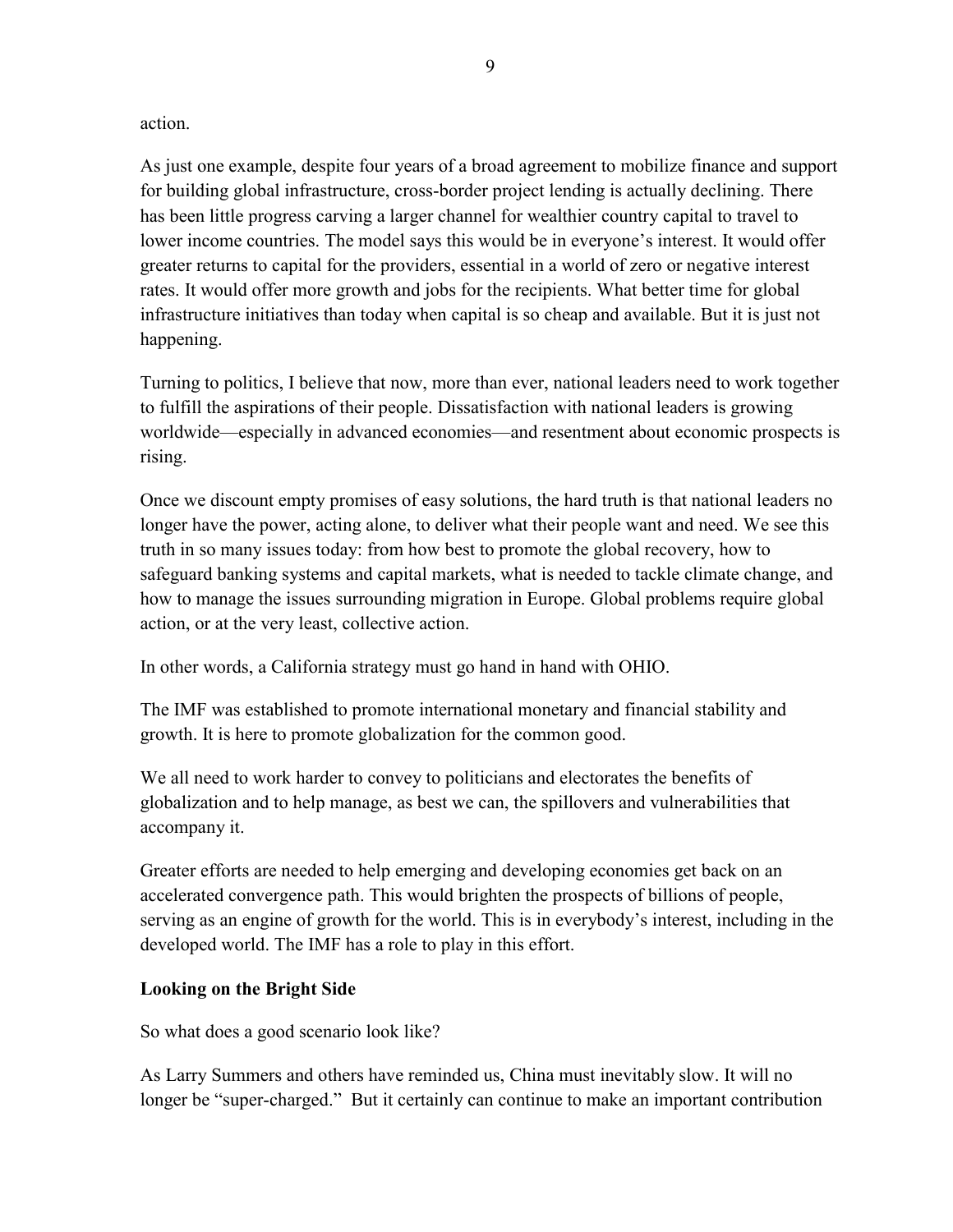as the biggest single contributor to global growth for some time. Don't forget, in 2015, China's growth was equivalent to adding an economy the size of Poland or Sweden to global GDP.

India is probably the only other country that has the potential to mount a transformation of similar scale and global consequence.

But there can be strength in numbers. With country action to boost growth potential, and action to make the international monetary system more supportive, I could imagine 10 to 15 smaller countries taking off: countries with young and dynamic populations; rapidly raising education standards; building institutions and learning lessons from others.

Together, these countries could become a new engine of growth. For example, six percent annual growth in 10 to 15 countries with a starting total GDP of 4 trillion dollars would add more to the global economy than the Eurozone growing at potential. A list of potential contributors could include Vietnam or Bangladesh, the Philippines or Indonesia, Peru or Colombia, and Ethiopia or Nigeria.

I can imagine your skepticism. But recall the story of Korea. Its success may seem obvious now, but in the early 1960s Korean living standards were on a par with countries in West Africa. There was little reason to expect what happened next. For 50 years, Korean growth has averaged 7 percent, and its standard of living has risen from less than 10 percent of US levels to 55 percent. With the right decisions, a generation from now, success stories we find hard to contemplate today may also seem as obvious.

# **Political Economy Challenges**

To make that possible tomorrow, we will need to rise to today's political economy challenges.

Most important, of course, is to actually secure the benefits of cooperation, integration, and a globalized system. That means continued encouragement and support for countries to move along the path of integration and reform.

But we must also work collectively to manage the spillovers and volatility that create setbacks and disillusionment.

Some old lessons remain relevant. A loss of faith in global solutions offers no way forward. We all know that protectionism in trade and finance are self-defeating. We are also learning new lessons, how economic inclusion, especially gender inclusion, and reduced income inequality can boost growth.

Finally, we need to do more to make the case for globalization and interconnectedness, and